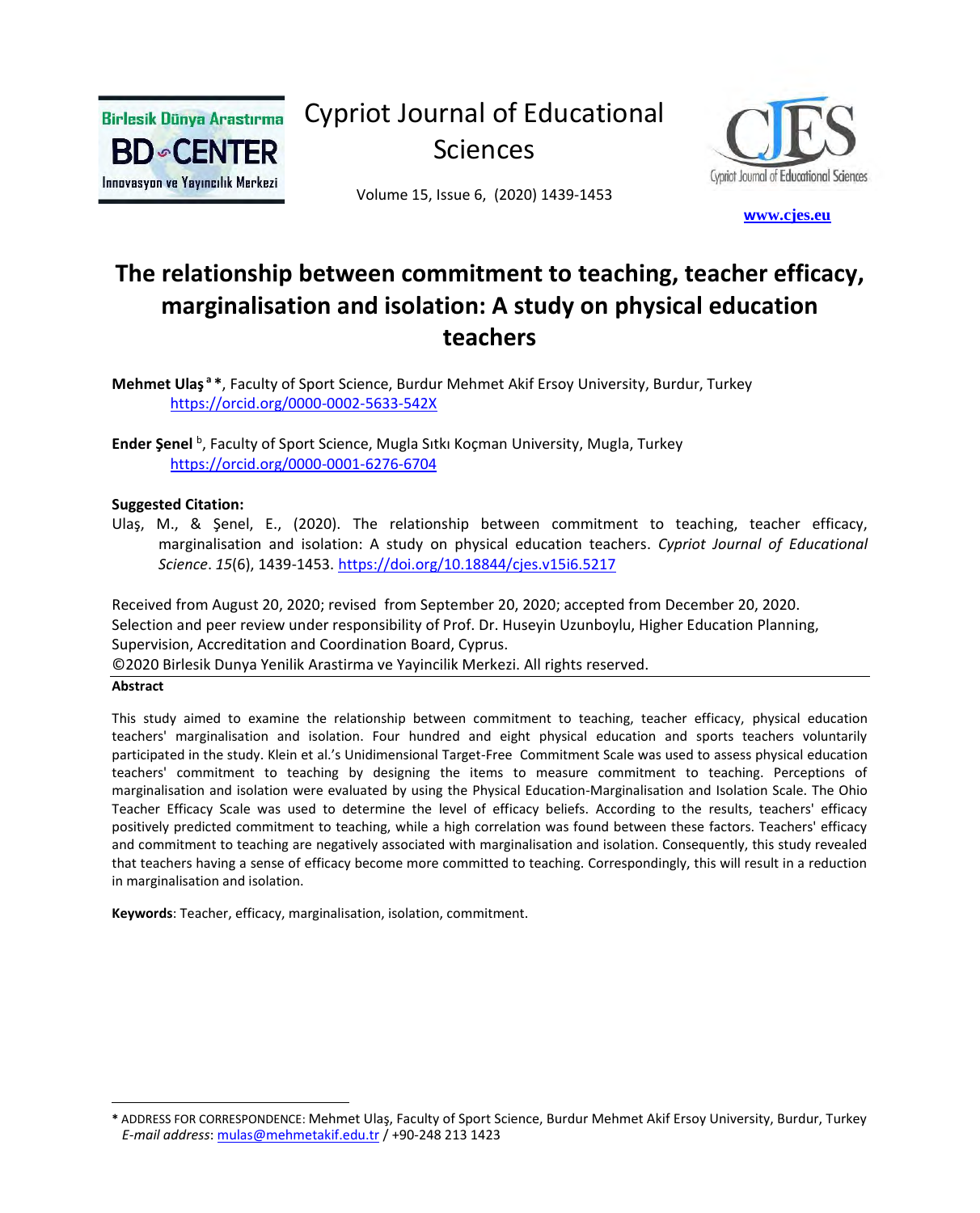### **1. Introduction**

Improving the quality of teaching for students depends on improving teachers' quality (Darling-Hammond, 1990; Darling-Hammond, Wise & Klein, 1999). Efforts to improve quality can also affect the level of demand and desired outcomes, as they can increase expectations from teachers. Teachers' performance success also depends on educators' satisfaction within the education system (Gaudreault & Woods, 2012). Physical education and sports teachers can feel marginalised and isolated for many reasons (Curtner-Smith, 2001; Giroux, 1981; Kougioumtzis, Patriksson & Strahlman 2011). The fact that physical education and sports teachers are exposed to demands other than their programmes, that the course is deemed unnecessary by their colleagues and that they are not valued as much as other branches constitute the definition of marginalisation (Laureano et al., 2014).

Physical education and sports teachers' communication problems with parents and the families being utterly unaware of the content of physical education lessons (Sheehy, 2011), teachers' burnout, lack of precautions and excessive workload (Adilogullari, Ulucan & Senel, 2014) cause teachers to feel marginalised; accordingly, these negative factors push them to feel isolated from their professional environment. Encountered problems, perspectives and attitudes of parents, officials and other teachers towards the physical education course can cause PE teachers to isolate themselves, feel different in a negative way and worthless (Senel, Yildiz, Ulas & Tamer, 2019). Richards, Gaudreault, Starck and Mays Woods (2018) stated that PE teachers experienced frustration, and struggled to legitimate their profession as a result of marginalisation.

The teaching profession requires a certain level of commitment. Despite the adverse effects of sociological and psychological factors, the effort to continue teaching is an indicator of a professional commitment. Coladarci (1992) defined a teacher's commitment as a 'psychological dedication to the teaching profession.' Tyree Jr (1996) stated that commitment to teaching is a multidimensional concept that includes two important factors, such as identification and involvement. Research (Chapman, 1983; Fresko, Kfir & Nasser, 1997) has revealed that teachers being committed to teaching have a high job satisfaction

The perception of competence can lead the individual to show his/her commitment to continuing his job resolutely in adverse situations. Bandura (1986) has defined self-efficacy as a decision on how well one can carry out the actions necessary to deal with possible problems. Self-efficacy affects a person's behaviour and the environment in which they interact and is influenced by actions and conditions (Schunk & Pajares, 2002). According to Bandura (1994), people who believe that they can gain control over threats do not bring to mind disturbing thought patterns.

Despite all the adverse conditions, physical education and sports teachers who feel sufficient, competent, talented and committed to teaching may have the capacity to teach with high performance. According to Bandura (1986, p. 395), 'People who see themselves as [capable or] efficacious set themselves challenges that enlist their interest and involvement in activities; they intensify their efforts when their performances fall short of their goals, make causal ascriptions for failures that support a success orientation, approach potentially threatening tasks non-anxiously, and experience little in the way of stress reactions in taxing situations. Such a self-assured endeavour produces accomplishments'.

Fresko et al. (1997) stated that teachers who have a sense of being able to affect their students get more satisfaction from their jobs and have a lesser tendency to quit, which is related to more effective performance. Research (Coladarci, 1992; Evans & Tribble, 1986) shows that teachers committed to teaching have a higher level of teachers' efficacy beliefs.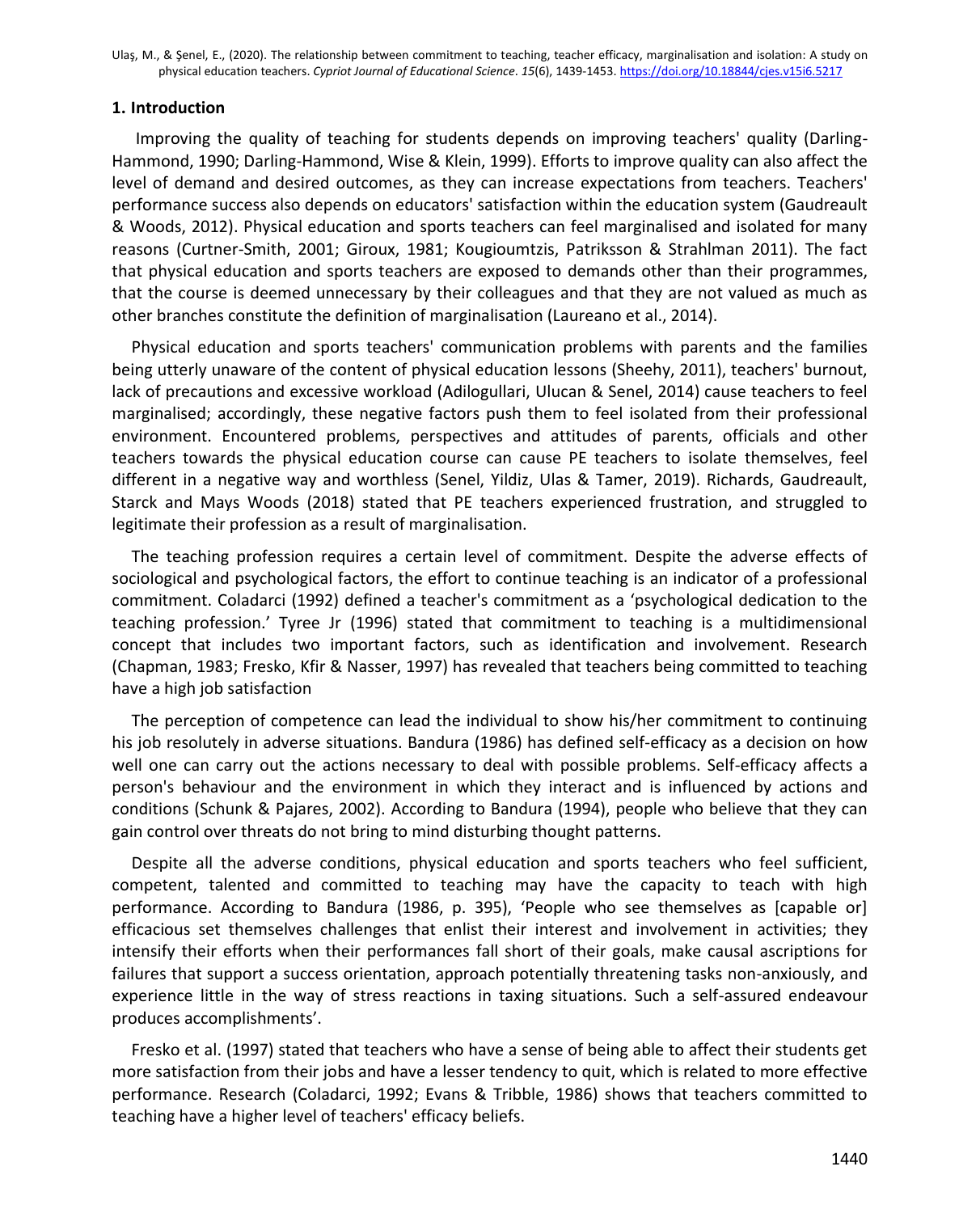The feelings of marginalisation and isolation may become sources of significant problems that have detrimental effects on physical education teachers' performance. Teachers' efficacy beliefs and commitment to teaching may reduce these effects. Limited studies have examined the relationship between teacher efficacy beliefs and commitment to teaching, and none revealed the impacts of teacher efficacy and commitment to teaching on marginalisation and isolation.

# *1.1. Purpose*

This study aimed to examine the relationship between commitment to teaching, teacher efficacy, marginalisation and isolation of physical education and sports teachers. The indirect and direct effects of teachers' efficacy belief and commitment to teaching on the perception of marginalisation and isolation of PE teachers have been examined with a theoretical approach. The hypothesis is that teachers' efficacy and commitment to teaching will decrease the perception of physical education and sports teachers' marginalisation and isolation. This hypothesis has revealed the need to test two subhypotheses. The first sub-hypothesis is that 'teachers' efficacy beliefs reduce marginalisation via commitment to teaching,' while the second sub-hypothesis is that 'teachers' efficacy beliefs reduce isolation via commitment to teaching'.

# **2. Method**

# *2.1. Study sample*

Four hundred and eight physical education and sports teachers, who are actively involved in education and training activities at various levels (primary and secondary) of the Turkish education system, participated voluntarily. The mean age is  $37.88 \pm 8.02$  years and their working year (experience) in the profession is  $12.69 \pm 8.32$ . One hundred and seventeen teachers are women (28.7%) and 291 are men (71.3%). While 268 teachers stated that they did not receive postgraduate education (65.7%), 48 teachers reported to continue their graduate education (11.8%) and 74 teachers reported having a master's degree (18.1%). Eleven teachers stated that they continued their doctorate (2.7%) and seven teachers completed the doctorate (1.7%). The question of 'Do you think that physical education lessons receive enough value in Turkey' was asked to teachers. While 95.6% of the teachers answered 'no' (n = 390), 4.4% answered 'yes' (n = 18). Teachers were also asked, 'Do you think that physical education and sports teachers are qualitatively competent in Turkey' and 'Do you think that physical education and sports teachers quantitatively enough in Turkey' 74% of the teachers stated that physical education and sports teachers were not sufficient in terms of quality (n = 302) and 77% were not sufficient in terms of quantity ( $n = 317$ ). 26% of the teachers stated that physical education and sports teachers were sufficient in quality ( $n = 106$ ) and 22.3% were numerically sufficient ( $n = 91$ ).

## *2. 2. Measurements*

# *2.2.1. Commitment to teaching*

Klein et al.'s Unidimensional Target-Free (KUT) Commitment Scale was used to assess PE teachers' commitment to teaching by designing the items to measure commitment to teaching. KUT is a scale consisting of four items that are one-dimensional and are used with 5 or 7 ratings. According to the commitment definition, the scale consists of four items developed by Klein, Molloy and Brinsfield (2012). While the first item expresses the general structural characteristic, the second refers to the dedication to the goal. The third one refers to the will or volition for commitment and the last item is related to the responsibility associated with the goal. Klein, Cooper, Molloy and Swanson (2014) tested the scale's structure in five different sample groups by collecting data from 2,487 participants from various environments, professions, organisations and industries. Cronbach's alpha coefficient of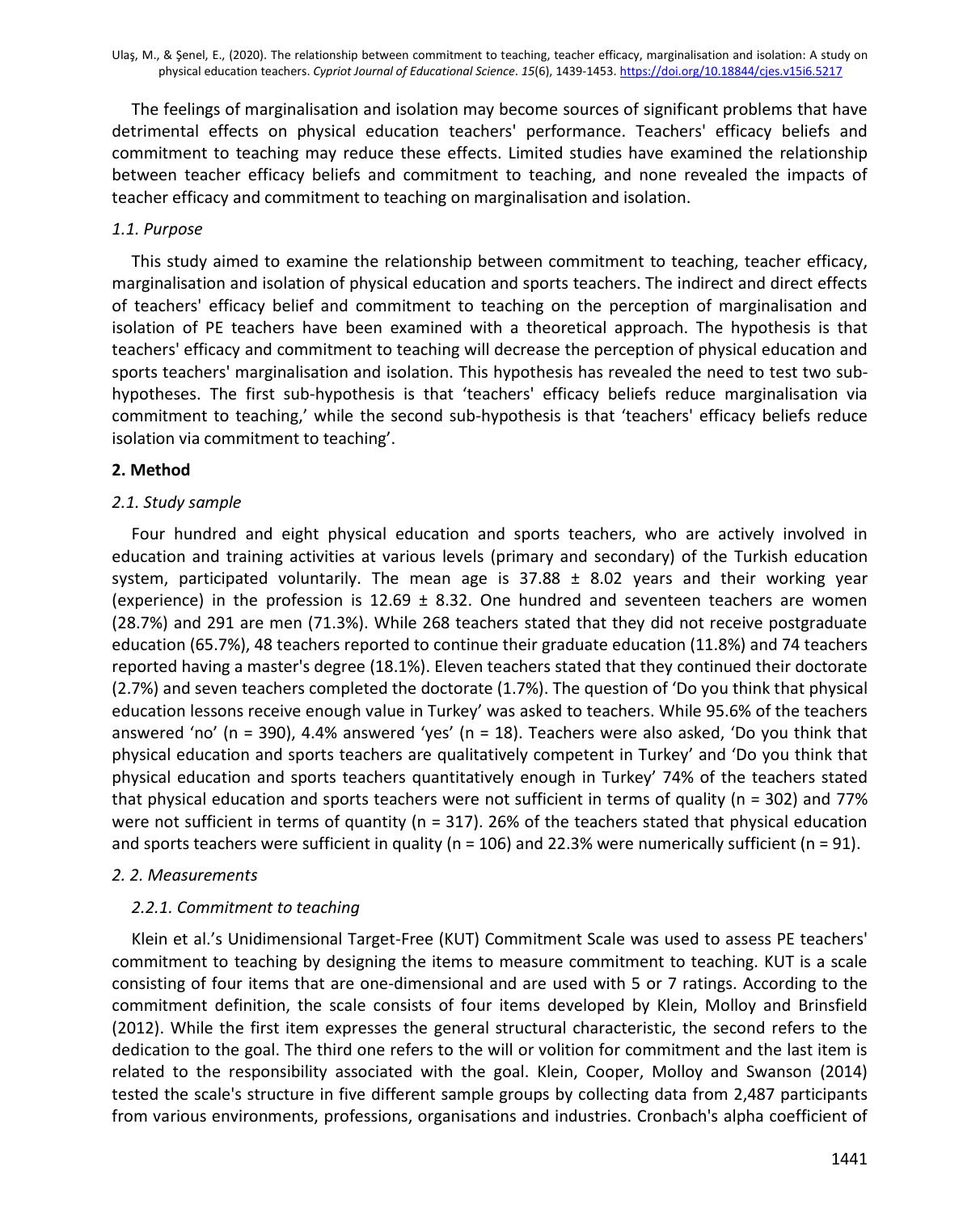the scale ranged from 0.86 to 0.97. Senel, Yildiz and Klein (2020a) translated the scale into Turkish and tested the validity and reliability. The alpha coefficient of the Turkish version was 0.92. In this study, the alpha internal consistency coefficient of the scale is 0.90. The scale has a one-dimensional structure consisting of four items. In this study, the items were rated between 1 and 7 to increase measurement accuracy.

Table 1. The equivalence of the KUT Scale in other studies and its use in this study

| Senel et al. (2020a)                                                                                                                                          | Senel, Yıldız, and Can (2020b) Present study                    |                                          |  |
|---------------------------------------------------------------------------------------------------------------------------------------------------------------|-----------------------------------------------------------------|------------------------------------------|--|
| How committed are you to How committed are you to How committed<br>[your/the/this] [target]?                                                                  | your academic goals?                                            | are<br>you to teach?                     |  |
| To what extent do you care To what extent do you care To what extent do you<br>about [your/the/this] [target] about your academic goals? care about teaching? |                                                                 |                                          |  |
| How dedicated are you to How dedicated are you to your How dedicated are you<br>[your/the/this] [target]?                                                     | academic goals?                                                 | to teach?                                |  |
| To what extent have you chosen To what extent have you To what extent have<br>committed<br>be<br>to<br>[your/the/this] [target]?                              | to chosen to be committed to you chosen<br>your academic goals? | to<br>be<br>committed<br>to<br>teaching? |  |
| $a=0,92$                                                                                                                                                      | $a=0,94$                                                        | $a=0,90$                                 |  |
| $x^2 = 3,078$                                                                                                                                                 | $x^2 = 0,8$                                                     | $x^2=0,008$                              |  |
| $df=1$                                                                                                                                                        | $df=1$                                                          | $df=1$                                   |  |
| TLI=0,989                                                                                                                                                     | $TLI=1,0$                                                       | $TLI=1,0$                                |  |
| CFI=0,998                                                                                                                                                     | $CFI=1,0$                                                       | $CFI=1,0$                                |  |
| RMSEA=0,078,                                                                                                                                                  | RMSEA=0,00                                                      | RMSEA=0,00                               |  |
| SRMR=0,008                                                                                                                                                    | SRMR=0,00                                                       | SRMR=0,00                                |  |

TLI: Trucker-lewis index, CFI: Comperative fit index, RMSEA: Root mean square error of approximation SRMR: Standardized root mean square residual

## *2. 2. 2. Marginalisation and Isolation*

The Physical Education-Marginalisation and Isolation Scale (PE-MAIS), developed by Gaudreault, Richards and Woods (2017) and translated into Turkish by Senel et al. (2019), was used to assess marginalisation and isolation perceptions. The scale has two sub-scales consisting of five items (marginalisation and isolation). The scale items are rated from 1 to 7. Gaudreault et al. (2017) stated that the internal consistency coefficient was 0.79 for marginalisation and 0.84 for isolation. Senel et al. (2019) found the internal consistency coefficient as 0.74 for marginalisation and 0.70 for isolation. In this study, the internal consistency coefficient was 0.73 for the marginalisation and 0.70 for the isolation. The CFA revealed good fit in this study  $(x2 = 85.359)$ , df = 28,  $x2/df = 3.04$ , CFI = 0.95, TLI, 0.92, IFI = 0.95, RMSEA = 0.07, SRMR = 0.07).

## *2. 2. 3. Teachers' efficacy*

The Ohio Teacher Competency Scale, developed by Tschannen-Moran and Woolfolk-Hoy (2001) and adapted to Turkish by Baloglu and Karadag (2008), was used to determine teachers' efficacy beliefs. Cronbach's alpha value of the scale was 0.90. Tschannen-Moran and Woolfolk-Hoy (2001) identified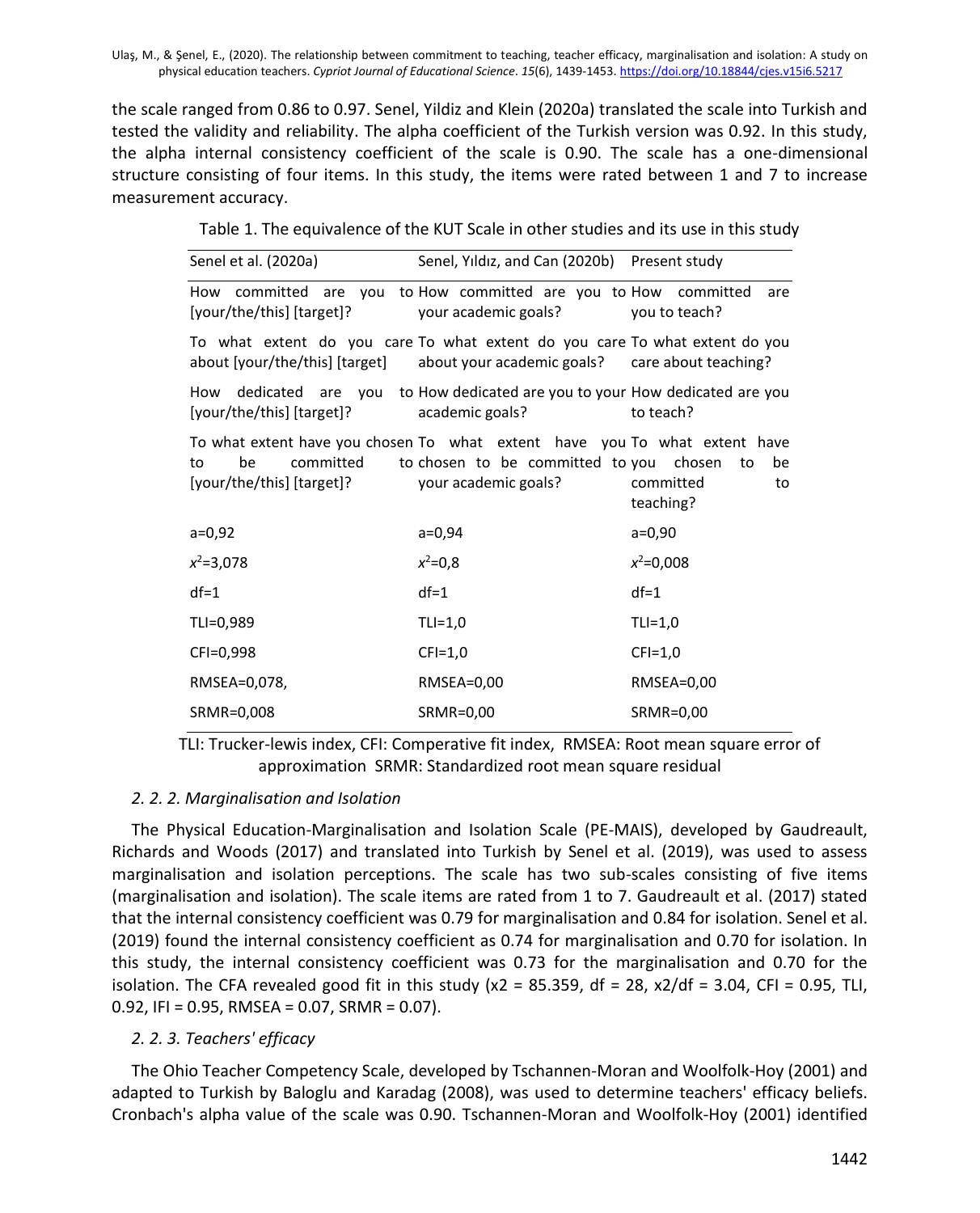three sub-scales: efficacy for instructional strategies, efficacy for classroom management and efficacy for student engagement. In the scale adapted to Turkish by Baloglu and Karadag (2008), five sub-scales were identified as guidance, behaviour management, motivation, teaching skill and measurement and evaluation. In this study, the internal consistency coefficient of the scale is 0.95. The internal consistency coefficients for guidance, behaviour management, motivation, teaching skill and assessment and evaluation sub-scales were 0.85, 0.77, 0.86, 0.79 and 0.78, respectively. The CFA revealed good fit in this study (x2 = 613.891, df = 239, x2/df = 2.56, CFI = 0.93, TLI = 0.93, IFI = 0.94,  $RMSEA = 0.06$ ,  $SRMR = 0.04$ ).

# *2. 3. Data collection*

The research data were sent to 428 physical education and sports teachers. The participants were first asked whether they would like to participate in the research voluntarily. The form of the teachers who marked the 'No' option was terminated. Forms were sent to 427 teachers, wherein 19 teachers stated that they do not want to participate in the research and 408 teachers voluntarily filled the form. The researchers answered questions received from the teachers. Teachers were informed about the study and the ethical considerations and the researchers guaranteed to keep the responses confidential.

# *2. 4. Analysis*

Skewness and Kurtosis values were calculated for the normal distribution of the data. The variables related to teachers' demographic knowledge were analysed by an independent t-test. The linear relationship between variables was analysed by Pearson's relationship test and linear regression test. The hypothesised models were analysed with the variable tool approach. For analysis, JASP®, AMOS® and SPSS® programmes were used.

## **3. Results**

## *3.1. Findings related to demographical variables*

| Variables                  | $\bar{X} \pm \sigma$ | Skew.    | Kurt.   |
|----------------------------|----------------------|----------|---------|
| Marginalisation            | $3.16 \pm 1.29$      | .245     | $-.495$ |
| <b>Isolation</b>           | $3.35 \pm 0.96$      | .552     | $-232$  |
| Commitment to teaching     | $6.31 \pm 0.80$      | $-1.328$ | 1.450   |
| Guidance                   | $6.02 \pm 0.73$      | $-976$   | .975    |
| Behaviour management       | $6.07 \pm 0.74$      | $-962$   | .795    |
| Motivation                 | $6.10 \pm 0.70$      | $-1.043$ | 1.147   |
| Teaching skills            | $5.96 \pm 0.68$      | $-613$   | .245    |
| Measurement and evaluation | $5.99 \pm 0.89$      | $-1.020$ | 1.189   |
| Teacher efficacy           | $6.03 \pm 0.68$      | $-0.933$ | .879    |
|                            |                      |          |         |

Table 2. Means, standard deviations, skewness and kurtosis

*n=408, standard error of skewness=0,121, standard error of kurtosis=0,241*

Table 2 shows the means, standard deviation and normal distribution values. Skewness and Kurtosis values for all variables ranged between −1.5 and +1.5.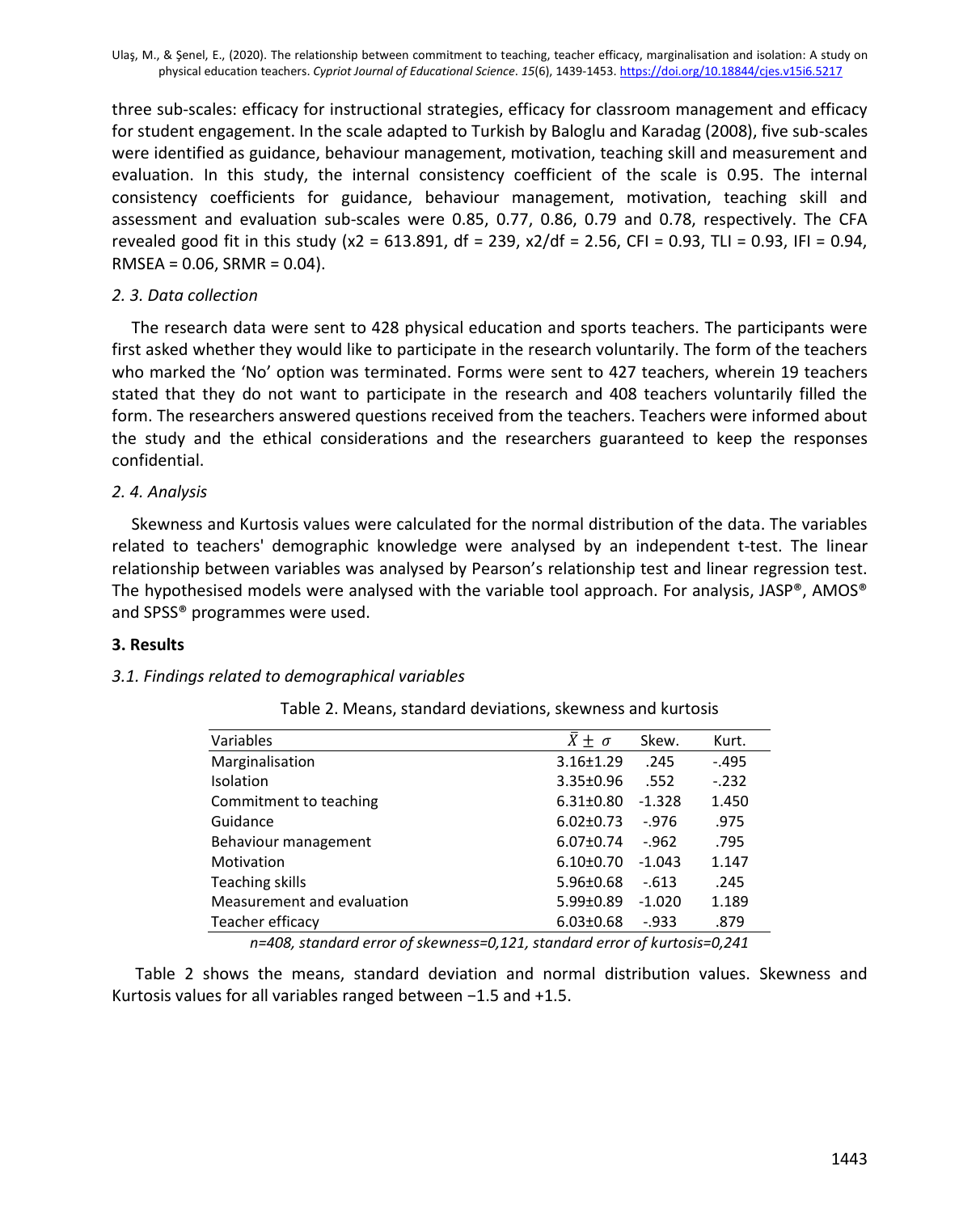| Variables                      |     | Female               | Male                 |          |           |          |  |  |  |  |
|--------------------------------|-----|----------------------|----------------------|----------|-----------|----------|--|--|--|--|
|                                |     | $\bar{X} \pm \sigma$ | $\bar{X} \pm \sigma$ | t        | р         | Cohen's  |  |  |  |  |
|                                |     |                      |                      |          |           | d        |  |  |  |  |
| Marginalisation                |     | $3.14 \pm 1.26$      | 3.16±1.31            | $-0.124$ | p > 0.05  | $-0.014$ |  |  |  |  |
| Isolation                      |     | 3.38±1.05            | 3.34±0.92            | 0.430    | p > 0.05  | 0.047    |  |  |  |  |
| Commitment to teaching         |     | $6.29 \pm .83$       | $6.31 \pm 0.80$      | $-0.279$ | p > 0.05  | $-0.030$ |  |  |  |  |
| Guidance                       |     | 5.96±0.75            | $6.04 \pm 0.73$      | $-1.036$ | p > 0.05  | $-0.113$ |  |  |  |  |
| <b>Behaviour Management</b>    |     | 5.96±0.72            | $6.12 \pm 0.75$      | $-1.980$ | $p<0.05*$ | $-0.217$ |  |  |  |  |
| Motivation                     |     | $6.03 \pm 0.74$      | $6.13 \pm 0.68$      | $-1.287$ | p > 0.05  | $-0.141$ |  |  |  |  |
| Teaching skills                |     | 5.89±0.69            | 5.98±0.68            | $-1.219$ | p > 0.05  | $-0.133$ |  |  |  |  |
| Measurement                    | and | 5.97±0.84            | 5.99±0.91            | $-0.226$ | p>0,05    | $-0.025$ |  |  |  |  |
| Evaluation                     |     |                      |                      |          |           |          |  |  |  |  |
| Teacher efficacy               |     | 5.96±0.68            | $6.05 \pm 0.69$      | $-1.214$ | p > 0.05  | $-0.133$ |  |  |  |  |
| nfemale=117, nmale=291 *p<0,05 |     |                      |                      |          |           |          |  |  |  |  |

Table 3. Gender differences in terms of marginalisation, isolation, commitment to teaching and teacher efficacy beliefs

Table 3 presents the gender differences regarding study variables. The only difference between genders was in behaviour management ( $p < 0.05$ ,  $t = -1.980$ ), showing that male teachers reported higher scores than females, with a low effect size (d = −0.217).

Table 4. Differences between Yes and No answers to value the perception question for physical education lessons in terms of study variables

| Variables                  | Yes                       | No                        |          |                     |          |
|----------------------------|---------------------------|---------------------------|----------|---------------------|----------|
|                            | $\overline{X} \pm \sigma$ | $\overline{X} \pm \sigma$ | t        | р                   | Cohen's  |
|                            |                           |                           |          |                     | d        |
| Marginalisation            | $3.41 \pm 1.26$           | $3.14 \pm 1.29$           | $-0.836$ | p > 0.05            | $-0.201$ |
| Isolation                  | 3.55±0.94                 | 3.34±0.96                 | $-0.893$ | p > 0.05            | $-0.215$ |
| Commitment to teaching     | $5.81 \pm 1.09$           | $6.33 \pm 0.78$           | 1.983    | p<0.05 <sup>a</sup> | 0.642    |
| Guidance                   | $5.39 \pm 1.13$           | $6.05 \pm 0.70$           | 2.421    | p<0,05**            | 0.896    |
| Behaviour management       | 5.76±0.94                 | $6.09 \pm 0.73$           | 1.810    | p > 0.05            | 0.436    |
| Motivation                 | 5.49±1.05                 | $6.13 \pm 0.67$           | 2.589    | p<0,05**            | 0.936    |
| Teaching skills            | $5.63 \pm 0.88$           | 5.97±0.67                 | 1.629    | p<0,05**            | 0.500    |
| Measurement and evaluation | $5.41 \pm 1.25$           | $6.01 \pm 0.86$           | 2.012    | p<0,05**            | 0.675    |
| Teacher's efficacy         | 5.54±0.99                 | $6.05 \pm 0.66$           | 2.165    | p<0,05**            | 0.752    |
|                            |                           |                           |          |                     |          |

*nno=390, nyes=18 \*p<0,05, ᵃ Levene's test is significant (p < .05)*

Table 4 displays the differences between yes and no answers to value the perception question for physical education lessons in terms of study variables. Significant differences were found between teachers thinking that physical education lessons received enough value from others and those thinking the opposite regarding guidance ( $p < 0.05$ ,  $t = 2.421$ ,  $d = 0.896$ ), motivation ( $p < 0.05$ ,  $t =$ 2.589, d = 0.936), teaching skills ( $p < 0.05$ , t = 1.629, d = 0.500) and measurement and evaluation ( $p <$ 0.05, t = 2.012, d = 0.675), indicating lower scores in teacher's efficacy for those who respond with 'no'  $(p < 0.05, t = 2.165, d = 0.752)$ .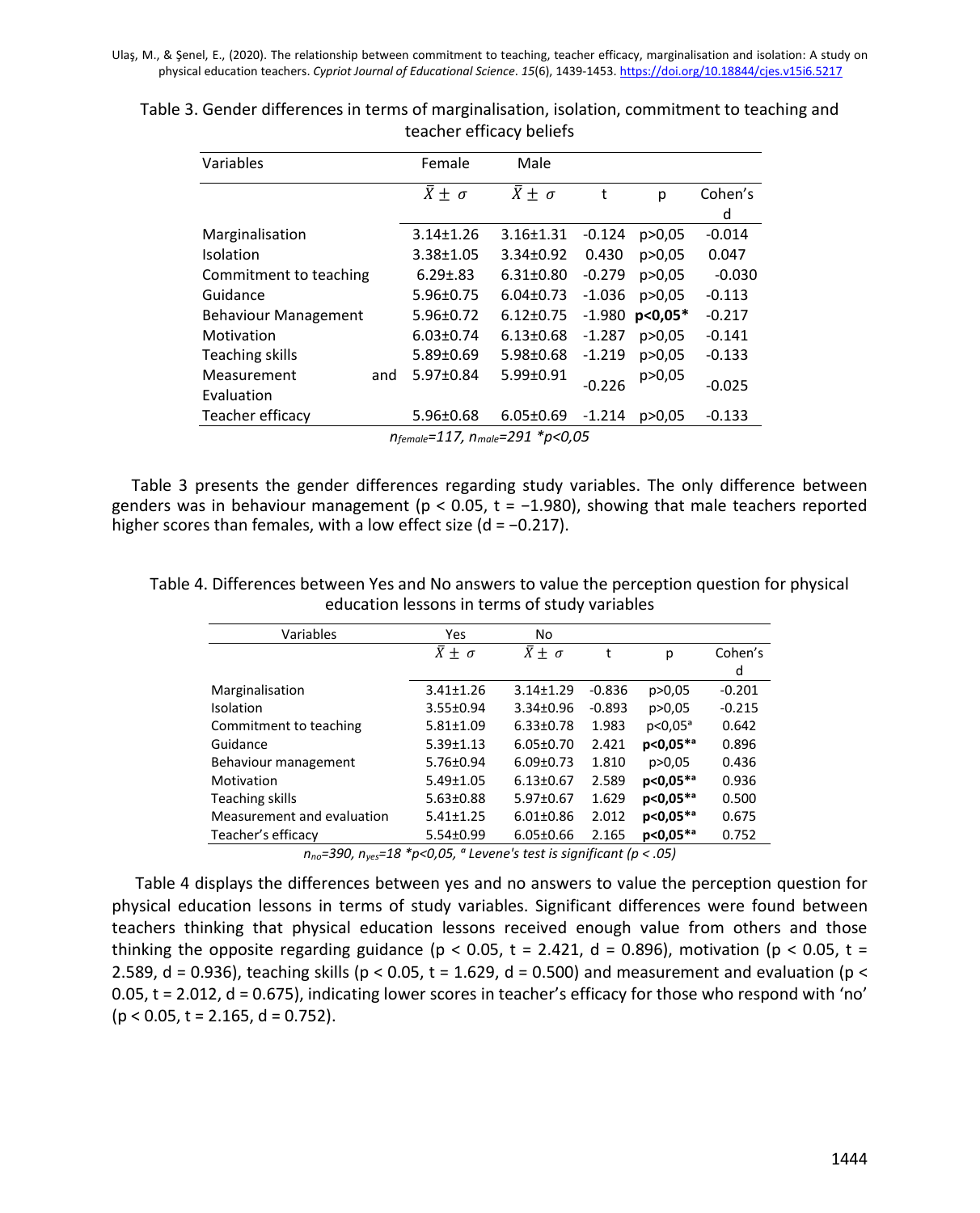| Variables                  | Yes                  | N <sub>0</sub>       |          |              |           |
|----------------------------|----------------------|----------------------|----------|--------------|-----------|
|                            | $\bar{X} \pm \sigma$ | $\bar{X} \pm \sigma$ |          |              | Cohen's d |
| Marginalisation            | $2.88 \pm 1.20$      | $3.25 \pm 1.31$      | 2.532    | $p<0,05*$    | 0.286     |
| <b>Isolation</b>           | $3.21 \pm 0.92$      | $3.40\pm0.97$        | 1.773    | p > 0.05     | 0.200     |
| Commitment to teaching     | $6.35 \pm 0.71$      | $6.29 \pm 0.84$      | $-0.621$ | $p > 0.05^a$ | $-0.065$  |
| Guidance                   | $6.08 \pm 0.77$      | $5.99 \pm 0.72$      | $-1.057$ | p > 0.05     | $-0.119$  |
| Behaviour management       | $6.16 \pm 0.73$      | $6.04 \pm 0.75$      | $-1.390$ | p > 0.05     | $-0.157$  |
| Motivation                 | $6.15 \pm 0.70$      | $6.09 \pm 0.70$      | $-0.793$ | p > 0.05     | $-0.090$  |
| Teaching skills            | $6.04 \pm 0.62$      | $5.93 \pm 0.70$      | $-1.395$ | p > 0.05     | $-0.157$  |
| Measurement and evaluation | $6.04 \pm 0.87$      | $5.97 \pm 0.90$      | $-0.760$ | p > 0.05     | $-0.086$  |
| Teacher's efficacy         | $6.09 \pm 0.68$      | $6.00 \pm 0.69$      | $-1.166$ | p > 0.05     | $-0.132$  |

Table 5. Differences between Yes and No answers to the 'quality perception' question for PE teachers in terms of study variables

 $n_{no} = 302$ ,  $n_{yes} = 106$ , *a Levene's test is significant* ( $p < .05$ )

Table 5 shows the differences between yes and no answers to the 'quality perception' question for PE teachers in terms of study variables. According to the results, teachers who thought that PE teachers were enough for quality reported lower scores in marginalisation ( $p < 0.05$ ,  $t = 2.532$ , d = 0.286).

Table 6. Differences between Yes and No answers to the 'quantity perception' question for PE teachers in terms of study variables

| Variables                                      | Yes                  | No                                |       |                         |           |
|------------------------------------------------|----------------------|-----------------------------------|-------|-------------------------|-----------|
|                                                | $\bar{X} \pm \sigma$ | $\bar{X} \pm \sigma$              |       | р                       | Cohen's d |
| Marginalisation                                |                      | 3.02±1.20 3.19±1.32 1.108         |       | p > 0.05                | 0.132     |
| Isolation                                      |                      | 3.21±0.90 3.39±0.97               | 1.648 | p > 0.05                | 0.196     |
| Commitment to teaching                         |                      | 6.12±0.94 6.36±0.75 2.214         |       | p<0,05**                | 0.298     |
| Guidance                                       |                      | 5.96±0.75 6.03±0.73               | 0.794 | p > 0.05                | 0.094     |
| <b>Behaviour Management</b>                    |                      | $6.01\pm0.83$ $6.09\pm0.71$ 0.825 |       | $p > 0.05$ <sup>a</sup> | 0.107     |
| Motivation                                     |                      | $6.01\pm0.77$ $6.13\pm0.67$       | 1.512 | p > 0.05                | 0.180     |
| Teaching skills                                |                      | 5.88±0.70 5.98±0.68               | 1.257 | p > 0.05                | 0.149     |
| Measurement and evaluation 5.87±0.96 6.02±0.87 |                      |                                   | 1.343 | p > 0.05                | 0.160     |
| Teacher's efficacy                             |                      | 5.95±0.74 6.05±0.67               | 1.273 | p>0,05                  | 0.151     |

*nno=317, nyes=91, ᵃ Levene's test is significant (p < .05)*

Table 6 presents the differences between yes and no answers to the 'quantity perception' question for PE teachers in terms of study variables. Teachers who thought that PE teachers were quantitatively enough scored lower than others in terms of commitment to teaching ( $p < 0.05$ ,  $t = 2.214$ ,  $d = 0.298$ ) with a low effect size.

The graphics and CI scores in Figure 1 show the correlational movement between study variables. It is observed that teachers with a high sense of efficacy have a high level of commitment to teaching. As the perception of teacher's efficacy increases, the perception of marginalisation and isolation decreases. Similarly, as the commitment to teaching increases, the perceptions of marginalisation and isolation also decrease.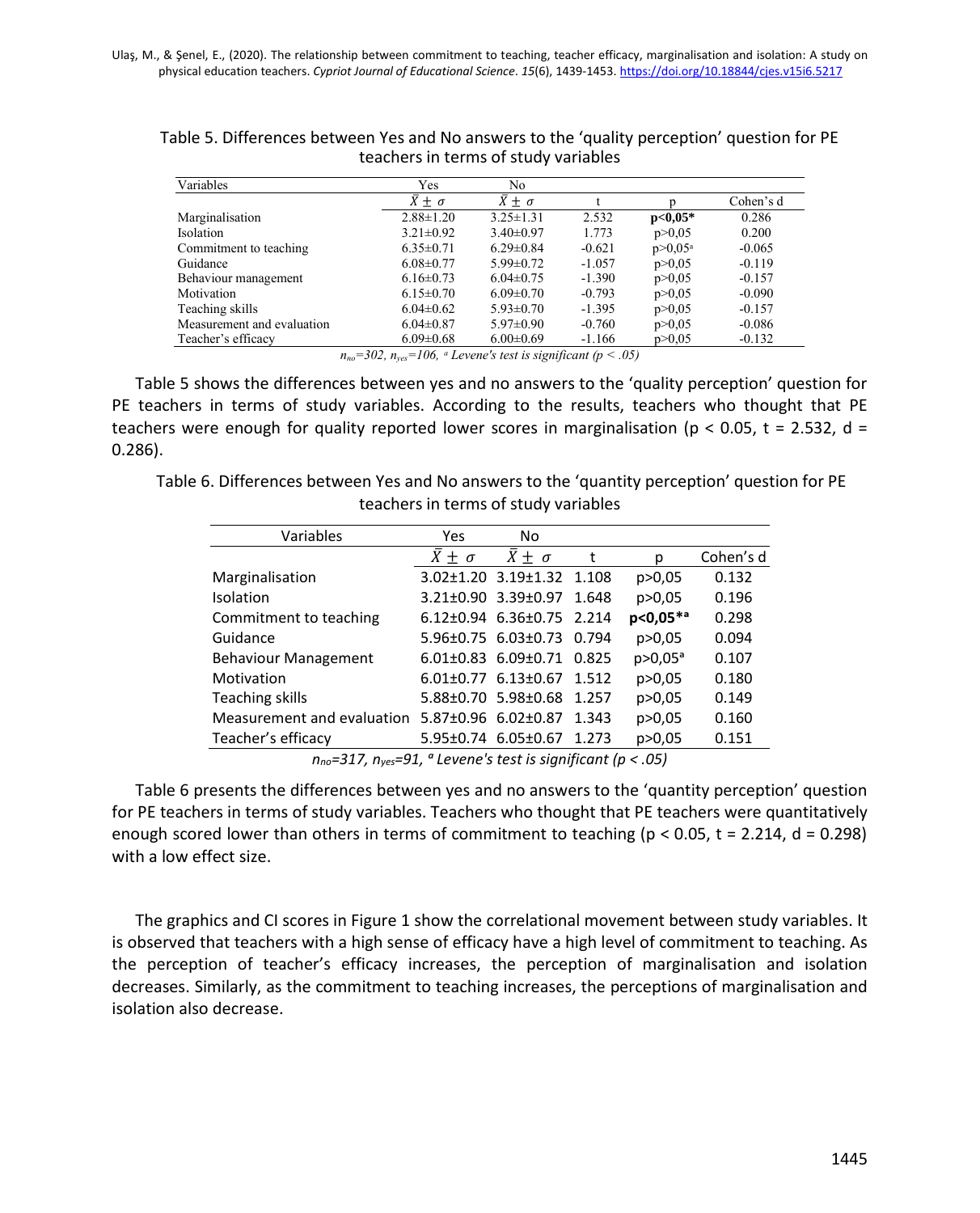#### *3.2. Relational findings*



Figure 1. Graphical display for correlations between marginalisation, isolation, commitment to teaching and teacher's efficacy and confidence interval scores

|    |                                                                               |                                                               |              | 3 | 4 | 5 | 6 | 8 |
|----|-------------------------------------------------------------------------------|---------------------------------------------------------------|--------------|---|---|---|---|---|
|    | Marginalisation                                                               |                                                               |              |   |   |   |   |   |
| 2. | <b>Isolation</b>                                                              | $.476***$                                                     | $\mathbf{1}$ |   |   |   |   |   |
|    | 3. Commitment to teaching                                                     | $-.242$ $-.138$ $*$                                           |              |   |   |   |   |   |
| 4. | Guidance                                                                      | $-.231$ ** $-.180$ ** $.600$ ** 1                             |              |   |   |   |   |   |
|    | 5. Behaviour management                                                       | $-.251$ $*$ $-.170$ $*$ $.537$ $*$ $.786$ $*$                 |              |   |   |   |   |   |
| 6. | Motivation                                                                    | $-0.223$ ** $-0.174$ ** $0.607$ ** $0.874$ ** $0.798$ ** 1    |              |   |   |   |   |   |
| 7. | Teaching skills                                                               | $-.240$ ** $-.194$ ** $.580$ ** $.839$ ** $.790$ ** $.838$ ** |              |   |   |   |   |   |
| 8. | Measurement and evaluation -.179** -.133** .571** .779** .692** .813** .761** |                                                               |              |   |   |   |   |   |
|    | 9. Teacher's efficacy                                                         | -.244** -.184** .633** .933** .885** .943** .919** .895**     |              |   |   |   |   |   |

Table 7. Correlation coefficients between study variables

Table 7 shows the correlation between study variables. Marginalisation negatively correlated with guidance (r = −0.231, p < 0.01), behaviour management (r = −0.251, p < 0.01), motivation (r = −0.223, p < 0.01), teaching skills (r = −0.240, p < 0.01) and measurement and evaluation (r = −0.179, p < 0.01). Marginalisation negatively associated with commitment to teaching ( $r = -0.241$ ,  $p < 0.01$ ) and teacher's efficacy (r = −0.244, p < 0.01). Similarly, isolation negatively correlated with guidance (r = −0,180, p < 0.01), behaviour management (r = −0.170, p < 0.01), motivation (r = −0.174, p < 0.01), teaching skills (r = -0.194,  $p < 0.01$ ) and measurement and evaluation (r = -0.133,  $p < 0.01$ ). There were negative correlations between isolation, commitment to teaching (r = −0.138, p < 0.01) and teacher's efficacy (r = −0.184, p < 0.01). Commitment to teaching positively correlated with guidance (r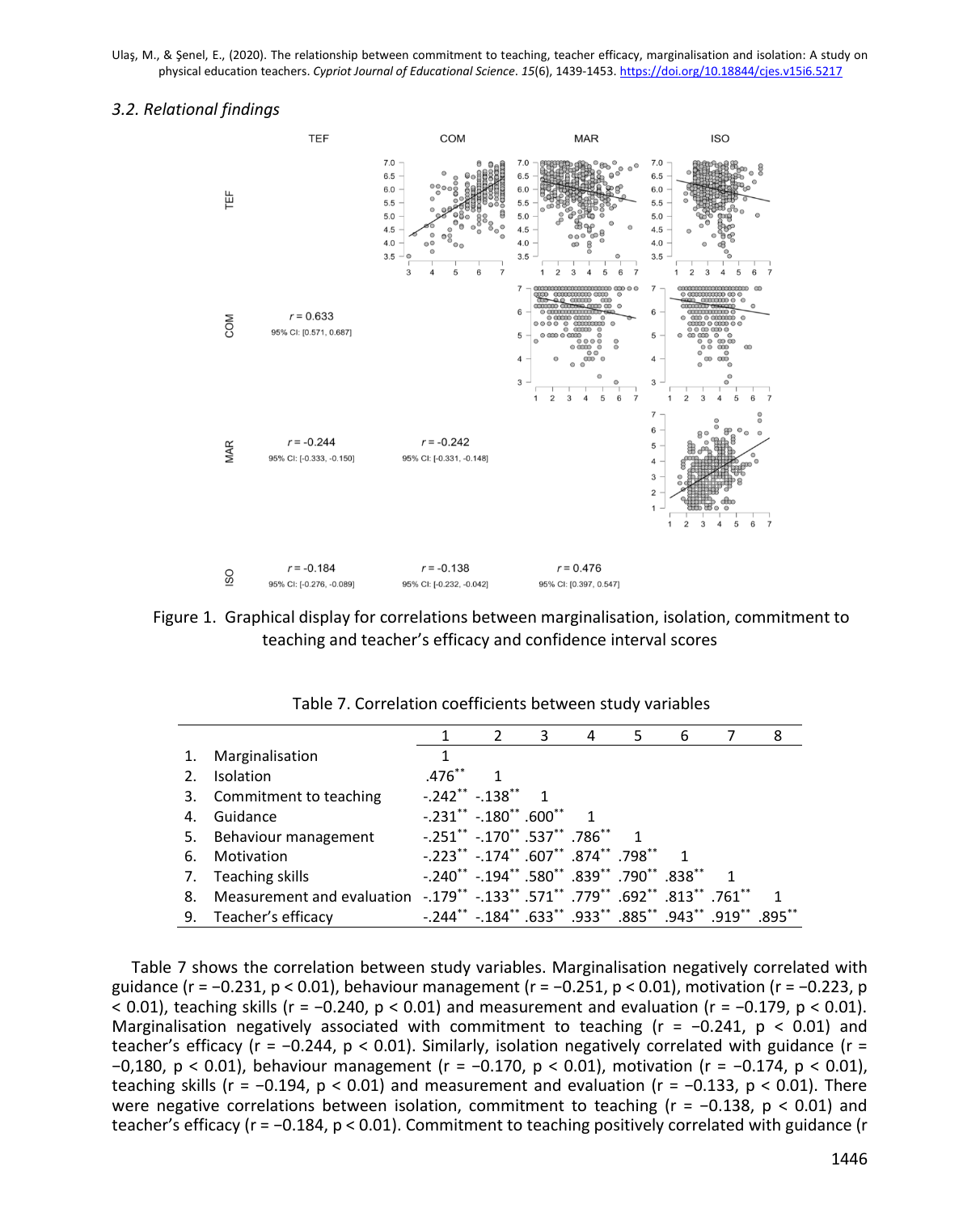$= 0.600$ , p < 0.01), behaviour management (r = 0.537, p < 0.01), motivation (r = 0.607, p < 0.01), teaching skills (r = 0.571, p < 0.01) and measurement and evaluation (r =  $-0.179$ , p < 0.01). A positive correlation was found between commitment to teaching and teacher's efficacy (r = 0.633, p < 0.01).

| Predictor(s)              | <b>Dependent</b>          | Stand. B | t        | р         | $R^2$     | <b>Adjusted</b><br>$R^2$ | F       | p    |
|---------------------------|---------------------------|----------|----------|-----------|-----------|--------------------------|---------|------|
| Teacher's efficacy        | Marginalisation           | $-.244$  | $-5.064$ | .000 .059 |           | .057                     | 25.649  | .000 |
| Commitment to<br>Teaching | Marginalisation           | $-.242$  | $-.5026$ | .000 .059 |           | .057                     | 25.257  | .000 |
| Teacher's efficacy        | Commitment to<br>teaching | .633     | 16.457   |           | .000 .400 | .399                     | 270.839 | .000 |
| Teacher's efficacy        | Marginalisation           | $-151$   | $-2.446$ | .015 .072 |           | .068                     | 15.775  | .000 |
| Commitment to<br>teaching |                           | $-146$   | $-2.369$ | .018      |           |                          |         |      |

Table 8. Commitment to Teaching and Teacher's Efficacy as Predictors of Marginalization

Table 8 shows the prediction of marginalisation by commitment to teaching and teacher's efficacy. Teacher's efficacy negatively predicted marginalisation by 6% (R2 = 0.059, t = −5.064, F= 25.649, p < 0.001); commitment to teaching negatively predicted marginalisation by 6% (R2 = 0.059, t = −5.026, F = 25.257,  $p < 0.001$ ); and teacher's efficacy predicted commitment to teaching by 40% (R2 = 0.400, t = 16.457, F = 25.649, p < 0.001). These results reveal that commitment to teaching plays a partial mediator role between teacher's efficacy and marginalisation. When the predictive power of teacher's efficacy and commitment to teaching on marginalisation is examined, there is an increased effect of 7%.

| Predictor(s)       | <b>Dependent</b> | Stand. B | t        | р    | $R^2$ | Adjusted | F      | р    |
|--------------------|------------------|----------|----------|------|-------|----------|--------|------|
|                    |                  |          |          |      |       | $R^2$    |        |      |
| Teacher's efficacy | Isolation        | $-.184$  | $-3.773$ | .000 | .034  | .031     | 14.234 | .000 |
| Commitment to      | Isolation        | $-0.138$ | $-2.816$ | .005 | .019  | .017     | 7.928  | .000 |
| teaching           |                  |          |          |      |       |          |        |      |
| Teacher's efficacy | Commitment       | .633     | 16.457   | .000 | .400  | .399     | 270.83 | .000 |
|                    | to teaching      |          |          |      |       |          | 9      |      |
| Teacher's efficacv | <b>Isolation</b> | $-161$   | $-2.552$ | .011 |       |          |        |      |
| Commitment to      |                  | $-.037$  | $-581$   | .561 | .035  | .030     | 7.274  | .001 |
| teaching           |                  |          |          |      |       |          |        |      |

Table 9 shows the prediction of isolation by commitment to teaching and teacher's efficacy. Teacher's efficacy negatively predicted isolation by 3% (R2 = 0.034, t = −3.773, F = 14.234, p < 0.001) and commitment to teaching negatively predicted isolation by 2% (R2 = 0.019, t = −2,816, F = 7.928, p < 0.001). When the predictive power of teacher's efficacy and commitment to teaching on isolation is examined, there is an increased effect of 3%; however, the predictive effect of commitment to teaching in this model is not statistically significant. Therefore, it is seen that teacher's efficacy and commitment to teaching have no effect on the perception of isolation.

### *3.3. Mediator variable analysis*

The correlation and regression analysis proved a linear relationship between marginalisation and isolation, and teacher's efficacy and commitment to teaching. These results showed that the necessary conditions for mediator variable analysis were met. In addition, findings obtained from the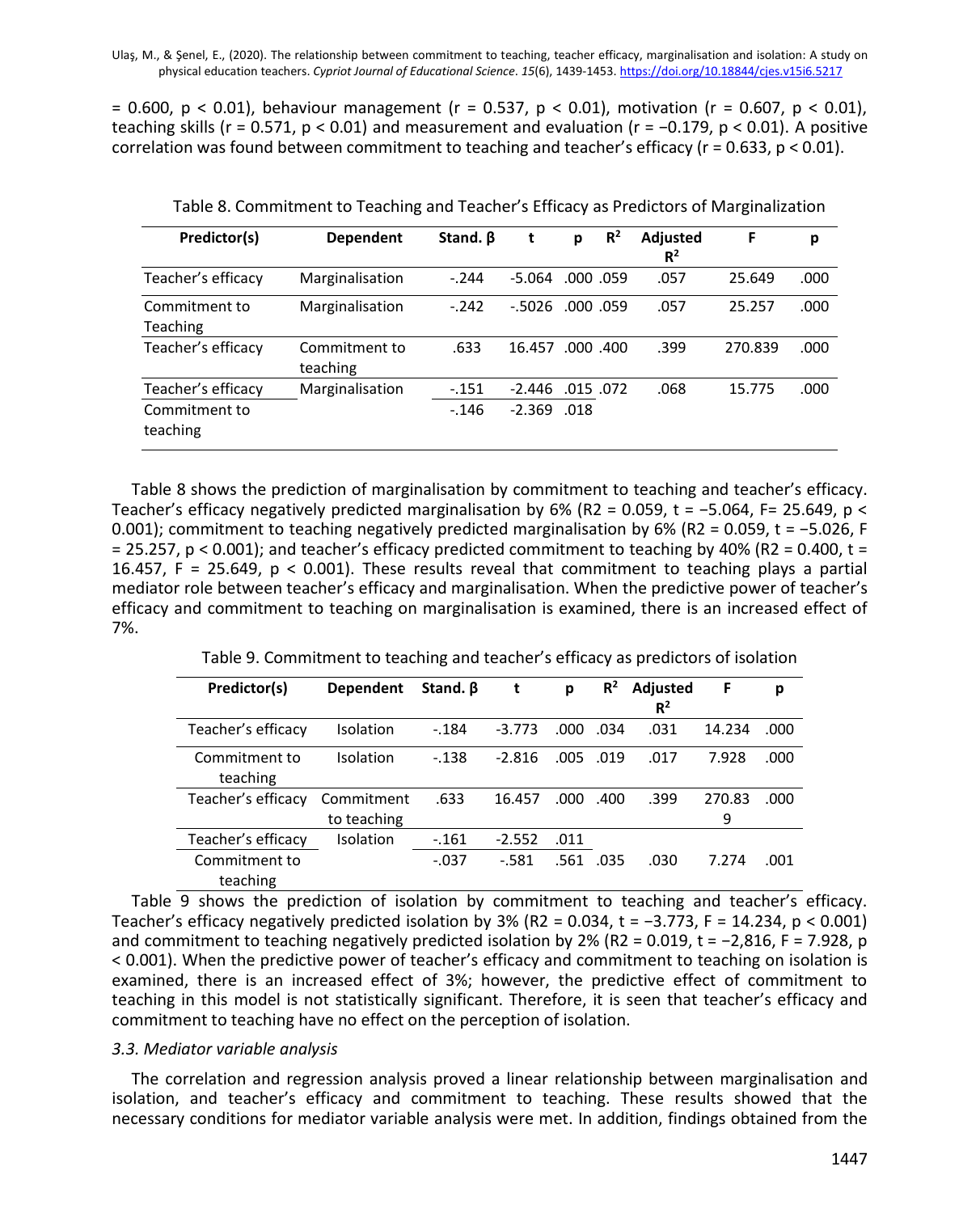correlation and regression analysis results revealed that teacher's efficacy and commitment to teaching did not affect isolation together, although there was a linear relationship between teacher's efficacy, commitment to teaching and isolation. Based on this finding, it became evident that the following two hypotheses should be tested:

H1 = Commitment to teaching plays a mediator role in the relationship between marginalisation and teacher's efficacy.

H2 = Commitment to teaching plays a mediator role in the relationship between isolation and teacher's efficacy.

Hypotheses were analysed in structural equation modelling by selecting the maximum likelihood method.



Figure 2. Testing commitment to teaching as a mediator variable between teacher efficacy and marginalisation

Figure 2 shows the hypothesis that commitment to teaching is a mediator variable between teacher's efficacy and marginalisation, and the standardised estimates between factors. The parameter estimates are shown in Table 10.

| Independent | Dependent  | Med./Mod.                | Est.                                | S.E.  | Std. Est. | р     |
|-------------|------------|--------------------------|-------------------------------------|-------|-----------|-------|
| TE          | СT         | $\overline{a}$           | 0,743                               | 0,045 | 0,633     | 0,000 |
| TE          | <b>MAR</b> | $\overline{\phantom{0}}$ | $-0,284$                            | 0,116 | $-0,151$  | 0,014 |
| <b>CT</b>   | <b>MAR</b> | -                        | $-0,234$                            | 0,099 | $-0.146$  | 0,018 |
| ТE          | <b>MAR</b> | СT                       | Between -<br>$0.041$ and -<br>0,165 | 0.039 | 0.093     | 0,006 |

Table 10. Parameter estimates, standard error and the p value of the mediation model 1

*TE=Teacher's efficacy, CT=Commitment to teaching, MAR=Marginalisation, S.E.=Standard error, Std. Est. = Standardised estimate, Med./Mod.= Mediator/Moderator, Est.=Estimate*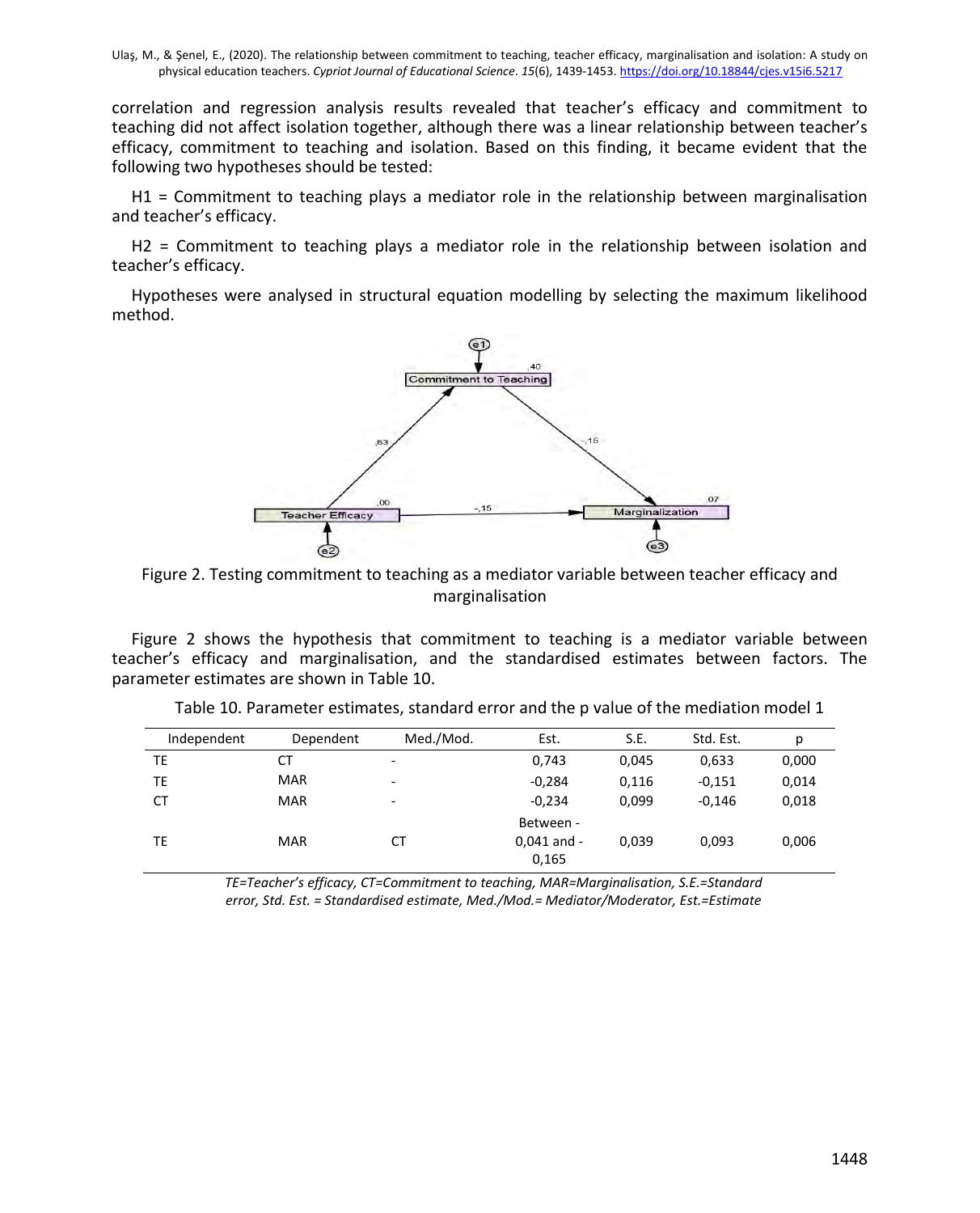TE had a positive and direct impact on CT (R = 0.633, p < 0.001) and a negative direct effect on MAR (R = −0.0,151, p < 0.01), and CT had a negative and direct impact on MAR (R = −0.146, p < 0.01). It was determined that teacher's efficacy affected marginalisation through commitment to teaching and the indirect effect value was found to be 0.039 (p < 0.01). Therefore, H1 was accepted.



Figure 3 Testing commitment to teaching as a mediator variable between teacher's efficacy and isolation

Figure 3 shows the hypothesis that commitment to teaching is a mediator variable between teacher's efficacy and isolation, and the standardised estimates between factors. The parameter estimates are shown in Table 11.

| Independent | Dependent | Med./Mod.                | Est.                     | S.E.  | Std. Est. | р     |
|-------------|-----------|--------------------------|--------------------------|-------|-----------|-------|
| TE          | СT        | $\overline{\phantom{0}}$ | 0,743                    | 0.045 | 0.633     | 0,000 |
| ТE          | ISO       | $\overline{\phantom{0}}$ | $-0,225$                 | 0,088 | -0.151    | 0,011 |
| СT          | iso       | $\overline{\phantom{0}}$ | $-0.044$                 | 0,075 | $-0.037$  | 0,560 |
| ТE          | iso       | СT                       | Between 0,033 and -0,110 | 0,045 | $-0.023$  | 0,502 |

Table 11. Parameter estimates, standard error and the p value of the mediation model 2

*TE=Teacher's efficacy, CT=Commitment to teaching, ISO=Isolation, S.E.=Standard error, Std. Est. = Standardised estimate, Med./Mod.= Mediator/Moderator, Est.=Estimate*

TE had a positive and direct effect on CT (R = 0.633, p < 0.001) and direct and negative impact on ISO (R = −0.0151, p < 0.01). The regression coefficient between CT and ISO was insignificant. It was observed that commitment to teaching was not a mediator variable between teacher efficacy and isolation. Thus, H2 was rejected.

## **4. Discussion and conclusion**

This study aimed to examine the relationship between commitment to teaching, teacher efficacy, marginalisation and isolation of physical education and sports teachers. The correlation and regression analysis showed linearity between teachers' efficacy belief, commitment to teaching, perceptions of marginalisation and isolation. Teacher efficacy highly correlated with the commitment to teaching, while it positively predicted commitment to teaching. Teacher efficacy negatively associated with marginalisation and isolation predicted these variables negatively. Similarly, commitment to teaching negatively predicted and correlated with both marginalisation and isolation. Teacher efficacy and commitment to teaching were stronger predictors of marginalisation when they were included in the regression model together than when they were analysed individually.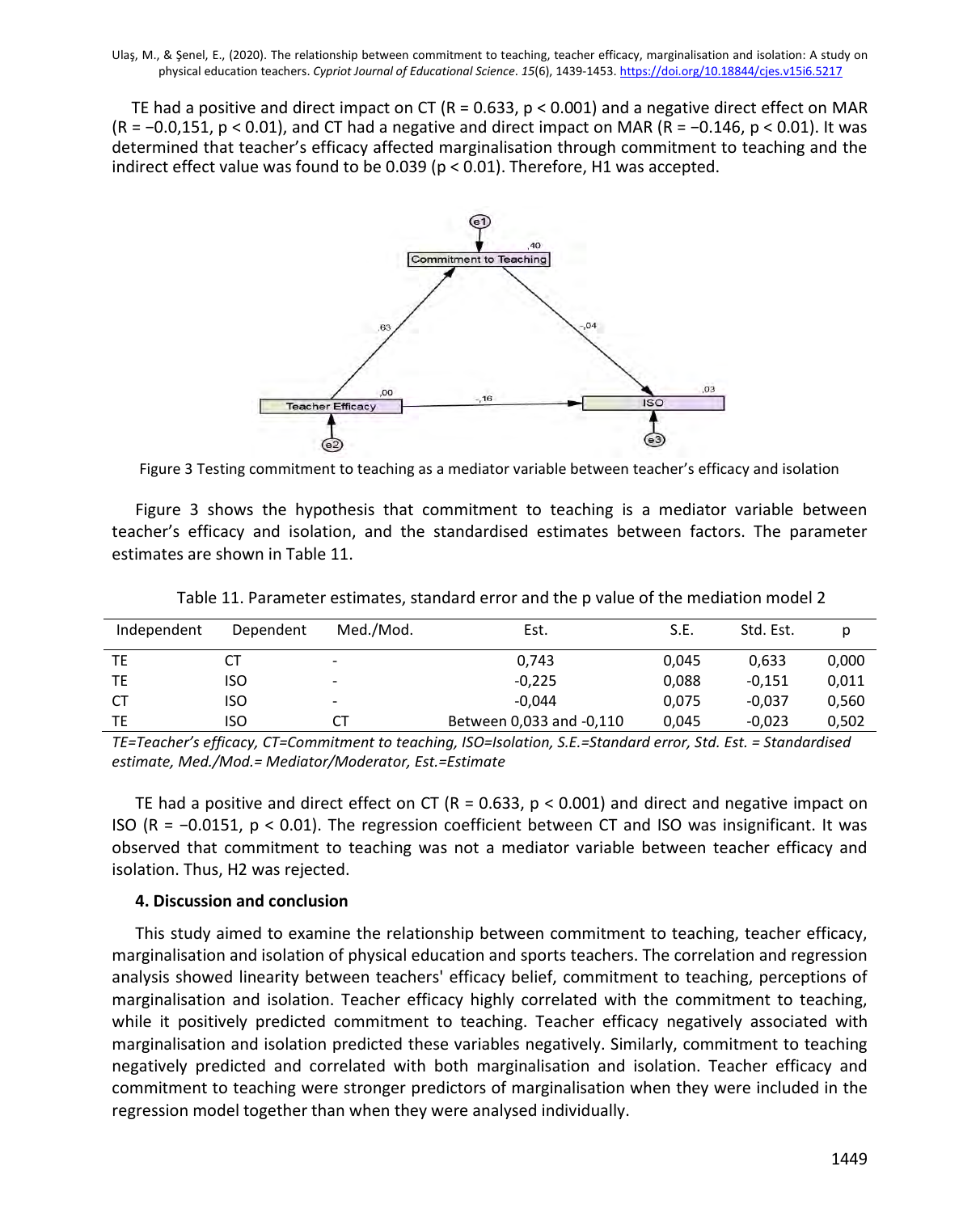Based on these results, two sub-hypotheses were tested by creating mediation models. H1 is shown in Figure 2. According to the mediator variable analysis, all parameter estimates related to the model were significant. The correlation analysis showed a negative relationship between teacher efficacy and marginalisation, while regression analysis revealed that teacher efficacy decreased marginalisation perception. Model 1 demonstrated that commitment to teaching was a mediator variable between teacher efficacy and marginalisation. Therefore, H1 was accepted.

H2 is shown in Figure 3. The correlation analysis showed a negative relationship between teacher efficacy and isolation, while regression analysis revealed that teacher efficacy decreased the perception of isolation. Although model 2 had a linear relationship between isolation and commitment to teaching, it was revealed that commitment to teaching did not play a mediating role between teachers efficacy and isolation because the parameter estimation between commitment to teaching and isolation was not significant. Therefore, H2 was rejected. While linear regression analysis revealed that teacher efficacy and commitment to teaching could decrease the perception of isolation, the results obtained in model 2 showed that commitment to teaching has no mediating role in the relationship between these two variables.

Coladarci (1992) reported that general and personal efficacy perception positively predicted commitment to teaching. Rosenholtz and Simpson (1990) reported that performance efficacy positively predicted teachers' commitment. Ibrahim, Ghavifekr, Ling, Siraj and Azee (2014) reported that teachers' efficacy predicted teachers' commitment to the teaching profession. Fresko et al. (1997) found a positive correlation between teachers' professional images and teachers' commitment. Chesnut and Burley (2015) showed that, in a meta-analysis study, self-efficacy and commitment to the teaching profession were correlated in the studies that examined the relationships between efficacy and commitment. Evans and Tribble (1986) found a positive relationship between efficacy and commitment to teaching. Some research studies revealed that teachers' efficacy beliefs increased the commitment to the teaching profession (Chesnut & Cullen, 2014; Klassen & Chiu, 2011). Sosu, McWilliam and Gray (2008) reported that positive attitudes were associated with a commitment to environmental education.

Zientek (2007) supported the assertion that teacher preparation programmes, programme components, mentoring experiences and field-based experiences impacted teacher effectiveness in the classroom. Coladarci (1992) stated that teachers who have fewer students and work with a manager with leadership characteristics could have a higher commitment to teaching. According to Rosenholtz and Simpson (1990), support from a principle may enhance a teacher's sense of efficacy. Research studies reveal that teachers' efficacy increases academic success (Anderson, Greene & Loewen, 1988).

Managers' perspectives on physical education lessons and teachers may affect teachers' commitment to teaching and the profession. Some research studies have revealed that the leadership of the manager has an impact on commitment to teaching (Leithwood, Menzies & Jantzi, 1994; Singh & Billingsley, 1998; Yu, Leithwood & Jantzi, 2002). The organisational structure and characteristics of the work environment are other determinants of teachers' commitment to teaching (McLaughlin, Pfeifer, Swanson-Owens & Yee, 1986; Rosenholtz & Simpson, 1990). Teachers' working environments are teaching environments where organisational arrangements should be made in order to keep teachers committed to teaching within the organisation and achieving success (McLaughlin et al., 1986). In addition, in order to give the necessary value to physical education and sports lessons, the value of the content, the contribution of the teachers to the student performance, the achievements should be expressed regularly and transferred to parents and external stakeholders regarding physical education (Lux & McCullick, 2011). This research has shown that competent teachers will show a high level of commitment to teaching and, accordingly, their marginalised feelings and perceptions will decrease. A number of suggestions and implications in the field of education are given in the following subsection.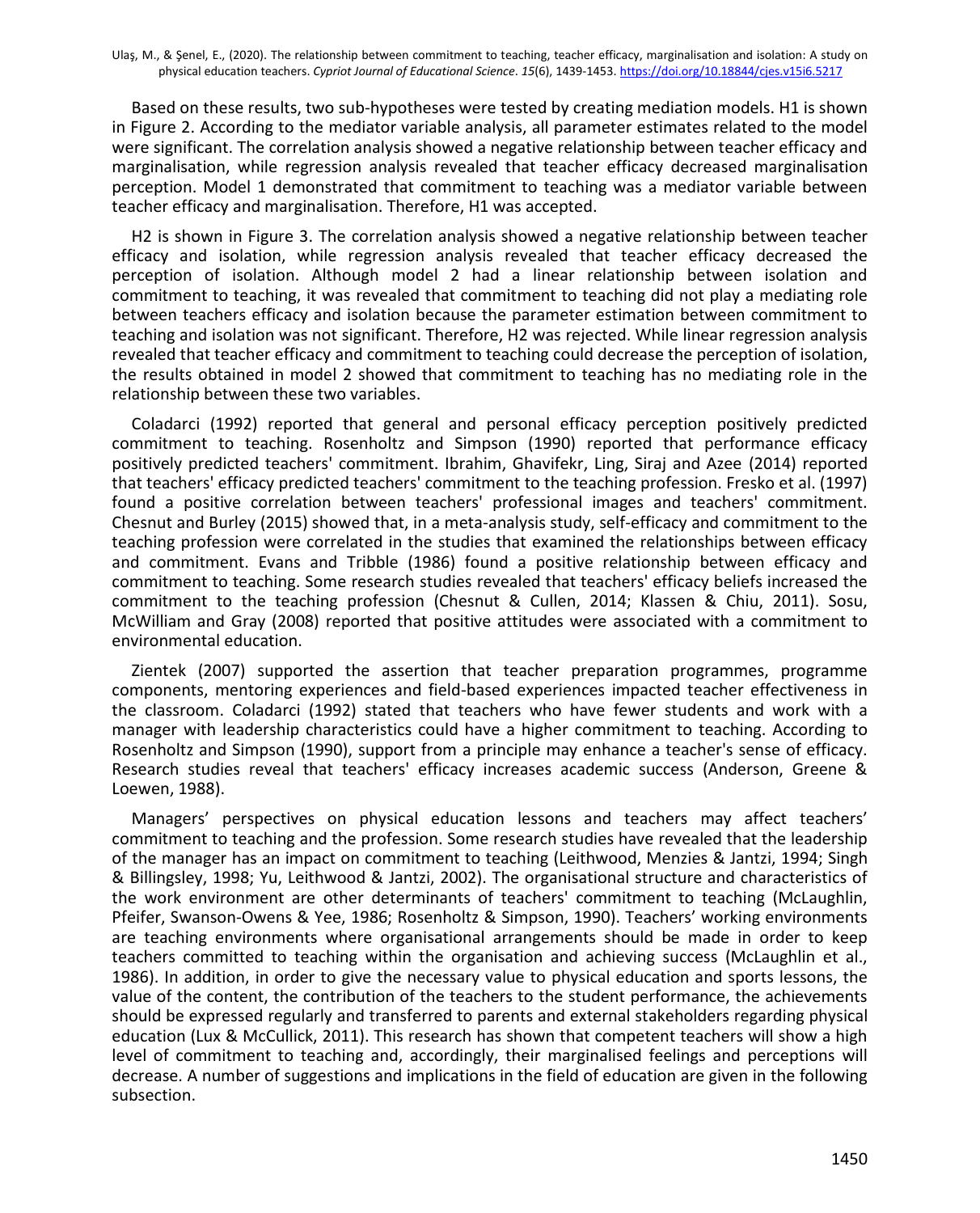#### *4.1. Suggestions and implications in education*

Physical education and sports teaching and lessons will not be a marginal lesson when physical education and sports teacher training programmes develop policies to train competent teachers in theory and practice. Organising seminars for parents and other branch teachers about the benefits of physical education and sports for academic success will reduce the perception of marginalisation and isolation. The presence of efficient and competent teachers will be just one step to change this perception; when the attitude towards the lesson, content and contributions changes, then talented and committed teachers' performances will increase significantly.

In future researches, qualitative studies can be conducted on what changes physical education and sports teachers' perceptions of efficacy, what factors are important in their commitment to teaching and what are the conditions affecting their marginalisation and isolation status. What the concepts stated in this way mean for teachers who play an active role in the teaching process will be examined in depth. In addition, relational research can be designed by dealing with other variables that affect the perception of physical education and sports teachers' marginalisation and isolation.

It is crucial for teachers, who are the most active education and training elements, to feel happy and peaceful at school and even outside the classroom. This happiness and peace will positively affect the teaching performance of the teacher. First of all, those who manage the education system and school administrations need to organise their teaching environments. Whether the teachers are satisfied with the school environment and whether they feel marginalised or isolated should be measured or observed at regular intervals. In the school environment, training, seminars and similar activities covering all subject teachers should be organised, and every teacher should be socialised in the school environment. The school management should also be able to offer teachers psychological support when needed.

#### **References**

- Adilogulları, I., Ulucan H. & Senel, E. (2014). Analysis of the relationship between the emotional intelligence and professional burnout levels of teachers*. Educational Research and Reviews*, 9(1), 1–8. doi: 10.5897/ERR2013.1670
- Anderson, R. N., Greene, M. L. & Loewen, P. S. (1988). Relationships among teachers' and students' thinking skills, sense of efficacy, and student achievement. *Alberta Journal of Educational Research*, 34(2), 148–165. Retrieved from https://psycnet.apa.org/record/1989-13522-001
- Baloglu, N. & Karadag, E. (2008). Ogretmen yetkinliginin tarihsel gelisimi ve Ohio ogretmen yetkinlik olcegi: Turk kulturune uyarlama, dil gecerligi ve faktor yapısının incelenmesi. *Kuram ve Uygulamada Egitim Yonetimi*, 56(56), 571–606. Retrieved from http://www.kuey.net/index.php/kuey/article/view/848
- Bandura, A. (1994*). Self-efficacy. In V. S. Ramachaudran* (Ed.), Encyclopedia of human behavior (vol. 4, pp. 71– 81). New York: Academic Press.
- Bandura., A. (1986). *Social foundations of thought and action: a social cognitive theory*. Upper Saddle River, NJ: Prentice-Hall.
- Chapman, D. W. (1983). A model of the influences on teacher attrition. *Journal of Teacher Education*, 34, 43–49. doi: 10.1177%2F002248718303400512
- Chesnut, S. R. & Cullen, T. A. (2014). Effects of self-efficacy, emotional intelligence, and perceptions of future work environment on preservice teacher commitment. *The Teacher Educator*, 49(2), 116–132. doi:10.1080/08878730.2014.887168
- Chesnut, S. R. & Burley, H. (2015). Self-efficacy as a predictor of commitment to the teaching profession: a metaanalysis. *Educational Research Review*, 15, 1–16. doi: 10.1016/j.edurev.2015.02.001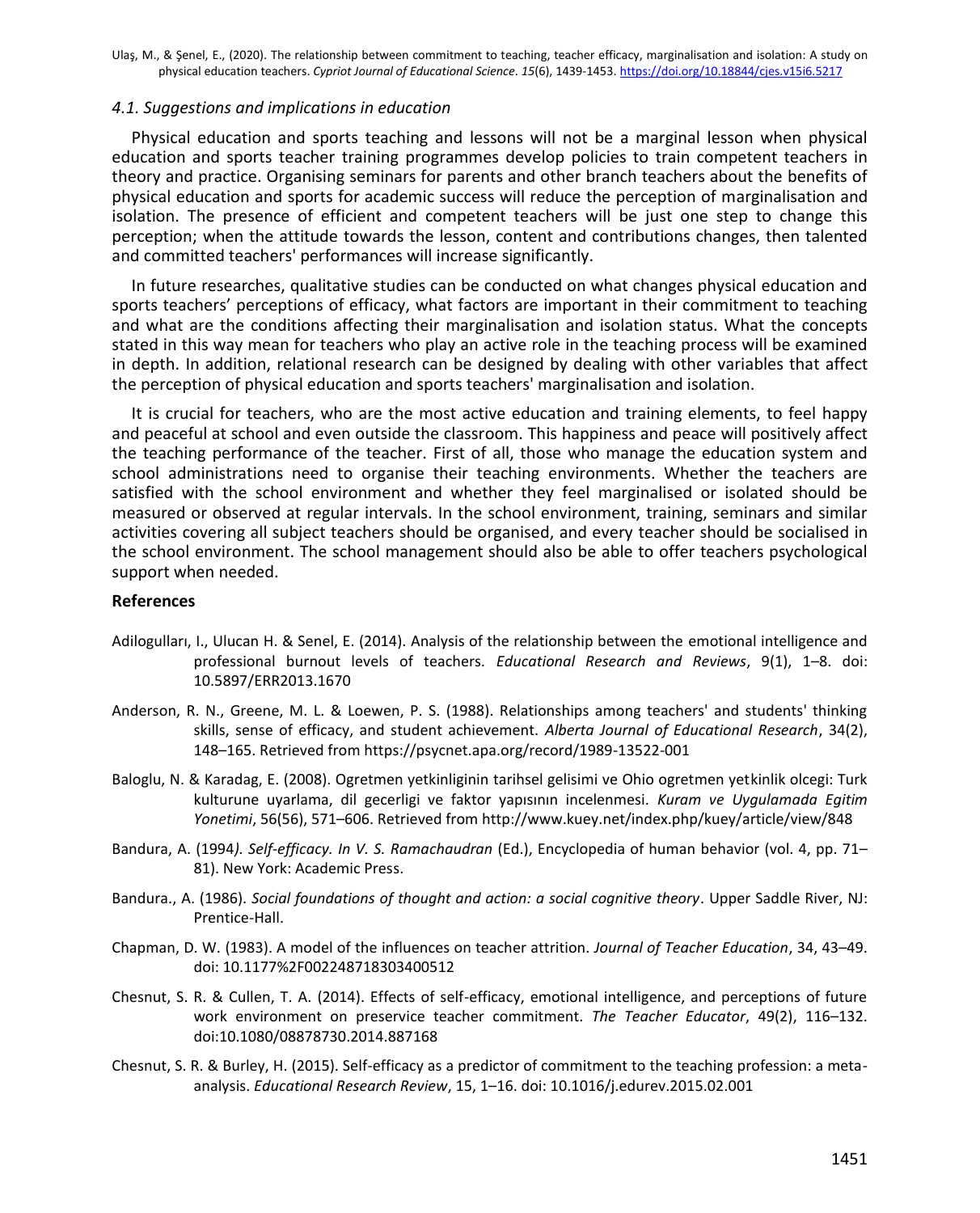- Coladarci, T. (1992). Teachers' sense of efficacy and commitment to teaching. *The Journal of Experimental Education*, 60(4), 323–337. doi:10.1080/00220973.1992.9943869
- Curtner-Smith, M. D. (2001). The occupational socialization of a first-year physical education teacher with a teaching orientation. *Sport, Education and Society*, 6(1), 81–105. doi:10.1080/713696040
- Darling-Hammond, L. (1990). *Teachers and teaching: signs of a changing profession*. In W. R. Houston (Ed.), Handbook of Research on Teacher Education (pp. 267–290). New York: Macmillan.
- Darling-Hammond, L., Wise, A. E. & Klein, S. P. (1999). *A license to teach. raising standards for teaching*. San Francisco, CA: Jossey-Bass, Inc.
- Evans, E. D. & Tribble, M. (1986). Perceived teaching problems, self-efficacy and commitment to teaching among preservice teachers. *Journal of Educational Research*, 80, 81–85. doi:10.1080/00220671.1986.10885728
- Fresko, B., Kfir, D. & Nasser, F. (1997). Predicting teacher commitment. *Teaching and Teacher Education*, 13(4), 429–438. doi:10.1016/S0742-051X(96)00037-6
- Gaudreault, K. L. & Woods, A. M. (2012). The effects of achieved national board for professional teaching standards certification on the marginality of physical education teachers. *The Teacher Educator*, 47(4), 283–301. doi:10.1080/08878730.2012.707760
- Gaudreault, K. L., Richards, K. A. R. & Mays Woods, A. (2017). Initial validation of the physical education marginalization and isolation survey (PE-MAIS). *Measurement in Physical Education and Exercise Science*, 21(2), 69–82. doi:10.1080/1091367X.2016.1257994
- Giroux, H. A. (1981). Schooling and the myth of objectivity: stalking the politics of the hidde curriculum. *McGill Journal of Education*, 16, 282–304. Retrieved from https://mje.mcgill.ca/article/view/7420
- Ibrahim, M. S., Ghavifekr, S., Ling, S., Siraj, S. & Azeez, M. I. K. (2014). Can transformational leadership influence on teachers' commitment towards organization, teaching profession, and students learning? A quantitative analysis. *Asia Pacific Education Review*, 15(2), 177–190. doi:10.1007/s12564-013-9308- 3
- Klassen, R. M. & Chiu, M. M. (2011). The occupational commitment and intention to quit of practicing and preservice teachers: influence of self-efficacy, job stress, and teaching context. *Contemporary Educational Psychology*, 36(2), 114–129. doi:10.1016/j.cedpsych.2011.01.002
- Klein, H. J., Cooper, J. T., Molloy, J. C. & Swanson, J. A. (2014). The assessment of commitment: advantages of a unidimensional, target-free approach. *Journal of Applied Psychology*, 99(2), 222. doi:10.1037/a0034751
- Klein, H. J., Molloy, J. C. & Brinsfield, C. T. (2012). Reconceptualizing workplace commitment to redress a stretched construct: revisiting assumptions and removing confounds. *Academy of Management Review*, 37(1), 130–151. doi:10.5465/amr.2010.0018
- Kougioumtzis, K., Patriksson, G. & Stråhlman, O. (2011). Physical education teachers' professionalization: a review of occupational power and professional control. *European Physical Education Review*, 17, 111–129. doi:10.1177/1356336X11402266
- Laureano, J., Konukman, F., Gumusdag, H., Erdogan, S., Yu, J. H. & Çekin, R. (2014). Effects of marginalization on school physical education programs: a literature review. *Physical Culture and Sport. Studies and Resea*rch, 64(1), 29–40. doi:10.2478/pcssr-2014-0029
- Leithwood, K., Menzies, T. & Jantzi, D. (1994). Earning teachers' commitment to curriculum reform. *Peabody Journal of Education*, 69(4), 38–61. doi:10.1080/01619569409538785